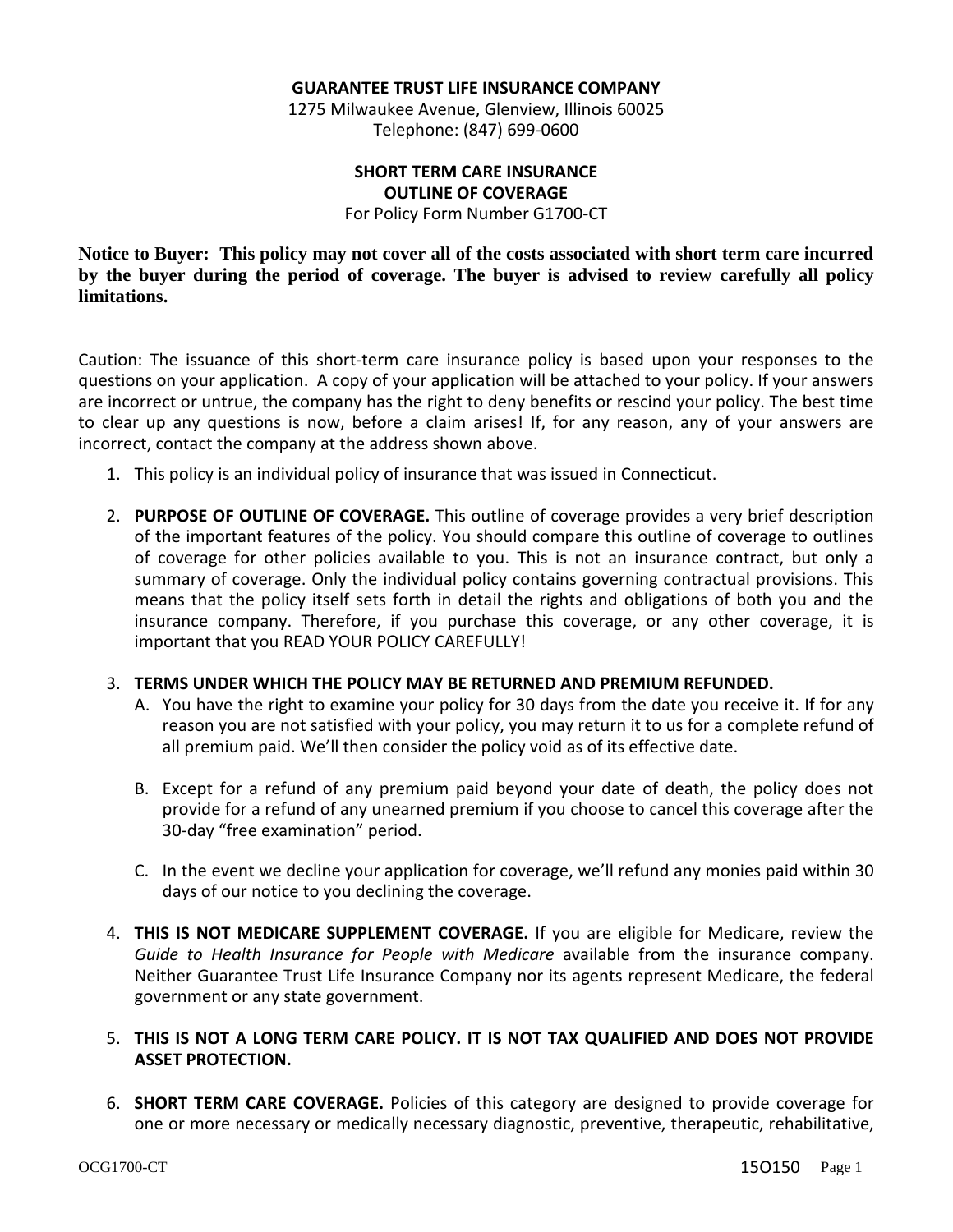maintenance, or personal care services, provided in a setting other than an acute unit of a hospital, such as in a nursing home, in the community or in the home for a limited time.

This policy provides coverage in the form of a fixed dollar indemnity benefit for covered short term care expenses, subject to policy limitations and elimination period requirements.

## 7. **BENEFITS PROVIDED BY THIS POLICY.**

### A. COVERED CARE AND SERVICES:

*Nursing Home Care:* We'll pay the Daily Benefit Amount for each day of your confinement in a Nursing Home. All levels of care (skilled, intermediate and custodial) are covered.

*Assisted Living Facility Care:* We'll pay the Daily Benefit Amount for each day you reside in an Assisted Living Facility.

*Home Health Care:* We'll pay the Daily Benefit Amount for each day you receive care (medical and non-medical services) provided by a Home Health Care Practitioner in your Home.

*Adult Day Care:* We'll pay the Daily Benefit Amount for each day you receive the following Adult Day Care services provided at an Adult Day Care Facility: (a) visits by a licensed nurse to give part-time or intermittent care; (b) occupational, physical, or speech therapy; (c) social, recreational and educational events designed to improve the patient's self-awareness and level of functioning; and (d) training and help with the Activities of Daily Living.

*Hospice Care:* In the event of terminal illness, we'll pay the Daily Benefit Amount for each day you receive Hospice Care services.

## OPTIONAL BENEFIT: (Available for an additional premium)

*Compound Increasing Inflation Protection Benefit Rider RG17IPB* – Each anniversary, this rider increases the current Daily Benefit amount by three percent (3 %) compounded annually.

BENEFIT LIMITS: Elimination Period: \_\_\_\_\_\_\_\_\_\_\_days Daily Benefit Amount: \$ Maximum Benefit Period: \_\_\_\_\_\_\_\_\_ days

The Elimination Period is the number of days for which no benefits are payable under the policy. The Elimination Period must be satisfied once during the life of the policy and can only be satisfied by days on which Short-Term Care Services are received and for which payment would be made under this policy if there were no Elimination Period. The Elimination Period does not apply to the receipt of Hospice Care services.

- B. ELIGIBILITY FOR BENEFITS AND CONDITIONS FOR PAYMENT Before benefits will be payable under the policy:
	- 1. A Licensed Health Care Practitioner must certify that You have a Loss of Functional Capacity or Cognitive Impairment and Short-Term Care Services are needed pursuant to a Plan of Care; and
	- 2. The Elimination Period, if any, must be satisfied.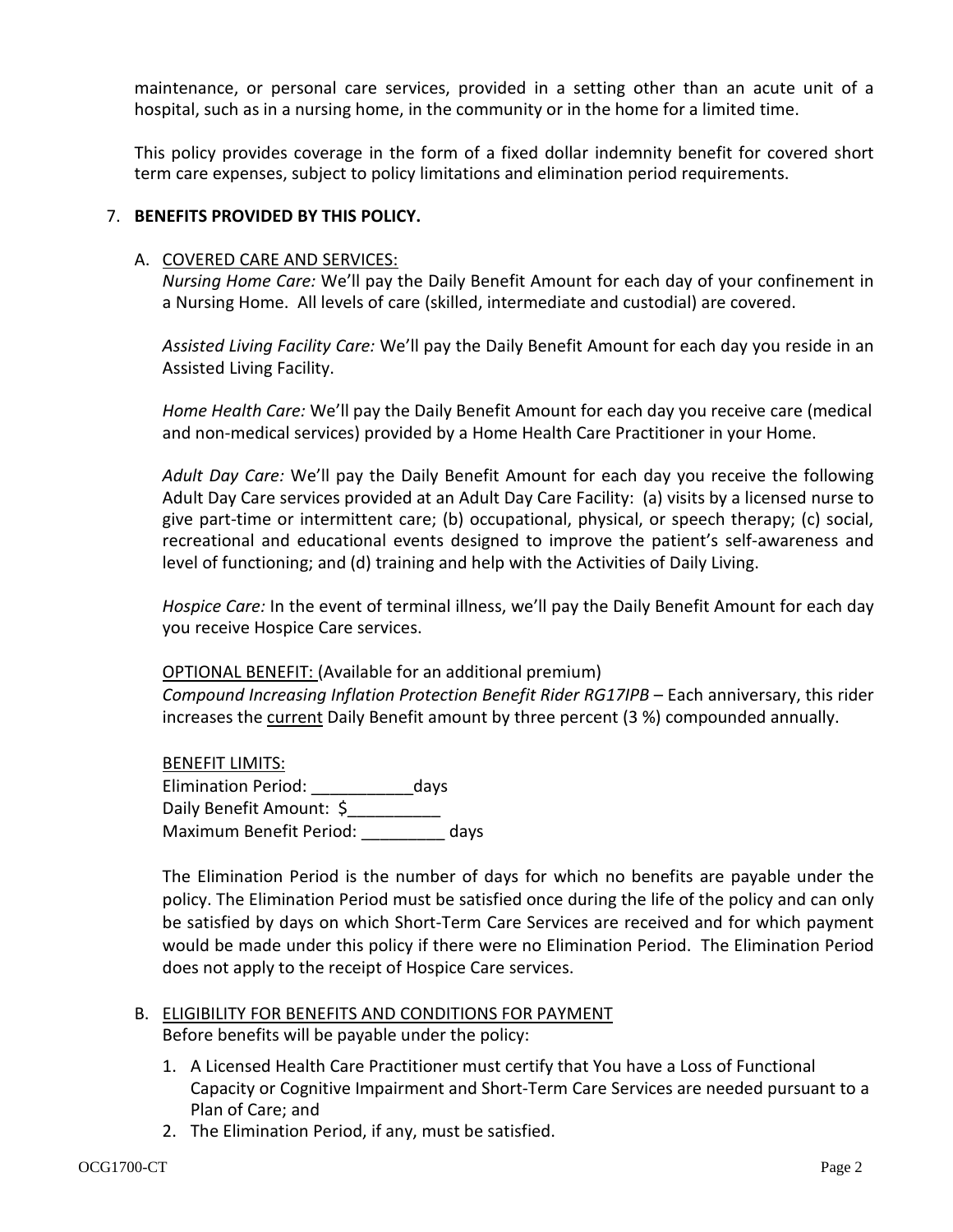Loss of Functional Capacity means the inability to perform at least two (2) Activities of Daily Living without human assistance or supervision.

Activities of Daily Living means the following six (6) basic activities of daily living:

- Bathing washing oneself by sponge bath in either a tub or shower, including the task of getting into or out of the tub or shower.
- Continence **-** the ability to maintain control of bowel or bladder function; or, when unable to maintain control of bowel or bladder function, the ability to perform associated personal hygiene (including caring for a catheter or colostomy bag).
- Dressing **-** the ability to put on or take off all items of clothing and any necessary braces, fasteners or artificial limbs.
- Eating **-** the ability to feed oneself by getting food into the body from a receptacle (e.g., plate, cup, table) or by a feeding tube or intravenously.
- Toileting **-** the ability to get to and from the toilet, getting on and off the toilet, and performing associated personal hygiene.
- Transferring **-** the ability to move into or out of a bed, chair or wheelchair without assistance.

Cognitive Impairment means a deterioration or loss in intellectual capacity which requires Substantial Supervision to protect oneself from threats to health and safety. Cognitive Impairment is measured by clinical evidence and standardized tests that reliably measure impairment in one's: (1) short or long-term memory; (2) orientation as to people, places, or time; and (3) deductive or abstract reasoning.

Such loss of intellectual capacity can result from the following covered conditions: Alzheimer's disease, Parkinson's disease, senile dementia or other nervous or mental disorders of organic origin.

# 8. **LIMITATIONS AND EXCLUSIONS.**

- A. Pre-existing Conditions Limitation. Coverage under the policy is subject to a pre-existing condition limitation. Pre-existing conditions are those medical conditions disclosed or not disclosed on the application for which medical advice or treatment was recommended or received from a Doctor within six months prior to the Effective Date of your coverage. Any loss due to a pre-existing condition is not covered unless the loss begins more than six months after the Effective Date of coverage.
- B. Exclusions The policy does not cover:
	- 1. Loss that is cause by declared or undeclared war or any act thereof;
	- 2. Loss that is caused by Mental or Nervous Disorders without demonstrable organic disease;
	- 3. Loss that is caused by intentionally self-inflicted Injury while sane or insane;
	- 4. Services provided by a member of the Immediate Family; or in a facility owned or operated by a member of the Immediate Family (We will not consider care to have been provided by a member of your immediate family when he or she is a regular employee of the organization that is providing the services; and the organization receives payment for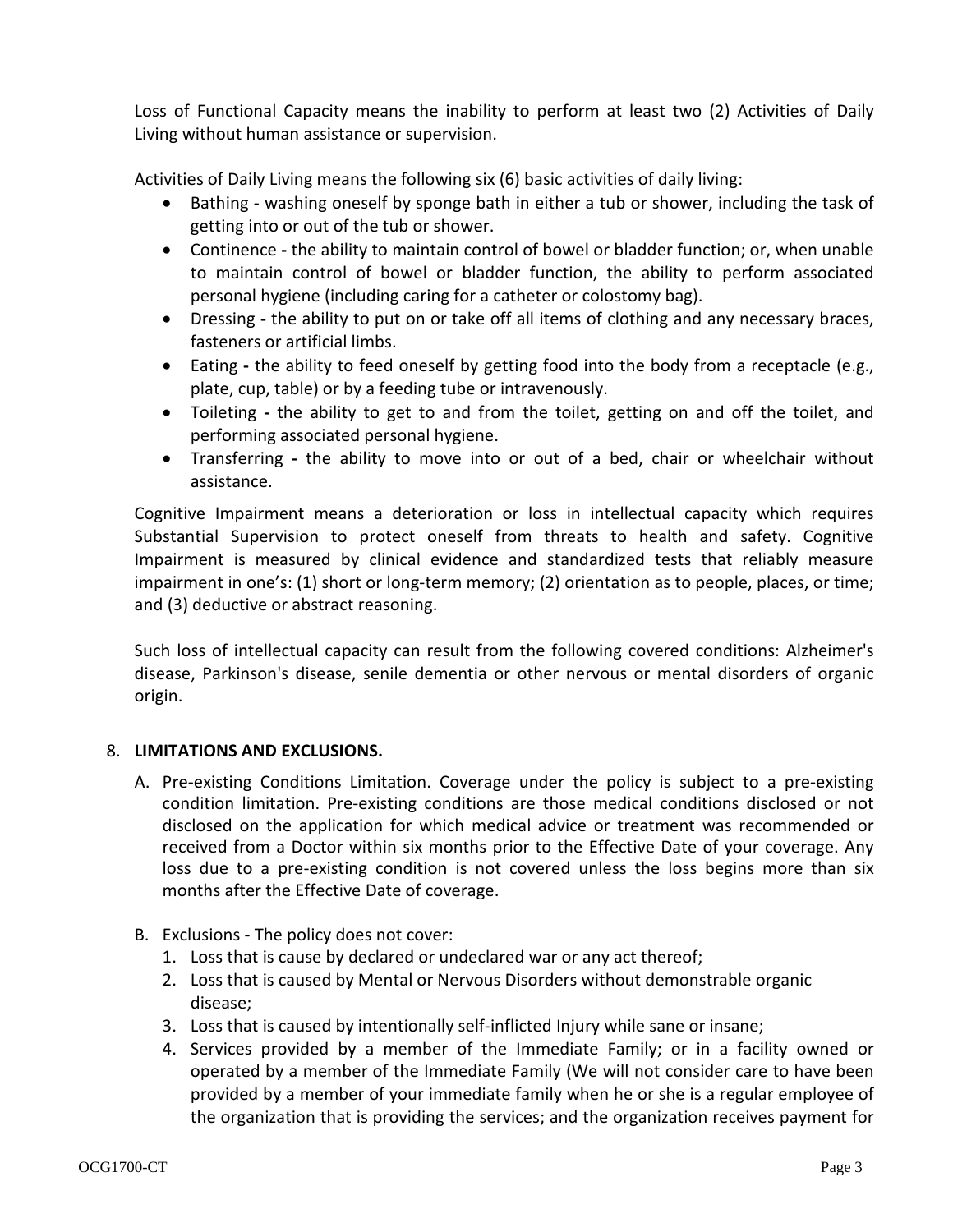the services; and the family member receives no compensation other than the usual compensation as an employee of such an organization);

- 5. Services and supplies not included in your Plan of Care;
- 6. Services for which no charge is normally made in the absence of insurance;
- 7. Loss that occurs while this policy is not in force;
- 8. Confinement or care received outside the United States or its territories;
- 9. Loss that is caused by participation in a felony, riot or insurrection;
- 10. Services for which benefits are payable under any state or federal workers' compensation, employer's liability or occupational disease law, or any motor vehicle nofault law; or
- 11. Confinement due to alcoholism or drug addiction.

# **THIS POLICY MAY NOT COVER ALL THE EXPENSES ASSOCIATED WITH YOUR SHORT TERM CARE NEEDS.**

9. **RELATIONSHIP OF COST OF CARE AND BENEFITS –** Because the costs of short term care services will likely increase over time, you should consider whether and how the benefits of the plan may be adjusted. For an additional premium, you have the option of purchasing the Compound Increasing Inflation Protection Benefit Rider.

If you select the Compound Increasing Inflation Protection Benefit Rider RG17IPB, on each policy anniversary we will increase your current Daily Benefit Amount by 3%. Benefits are increased for the life of the policy as long as it remains in force.

A graphic comparison of short-term care benefit levels (non-increasing vs. increasing) over a 20 year period is shown on the last page of this outline.

# 10. **TERMS UNDER WHICH THE POLICY OR CERTIFICATE MAY BE CONTINUED IN FORCE OR DISCONTINUED.**

Renewability: This policy is guaranteed renewable. This means you have the right subject to the terms of your policy, to continue this policy as long as you pay your premiums on time. Guarantee Trust Life Insurance Company cannot change any of the terms of your policy on its own, except that, in the future, IT MAY INCREASE THE PREMIUM YOU PAY.

Waiver of Premium: The policy includes a waiver of premium provision. After you become eligible for benefits and have been receiving Short-Term Care Services for 30 days, (without regard to any Elimination Period being satisfied), we'll waive the payment of all future premiums coming due thereafter. This includes the waiving of premium for any attached benefit rider(s). Premiums will continue to be waived during a Period of Care as long as you continue to receive Short Term Care Services covered, up to the Maximum Benefit Period.

Terms under which the company may change premiums: We reserve the right to change premiums on this policy form. We can only change the premium if we change it for all policies like yours in your state on a class basis. Any increase in premium must first be approved by the agency regulating insurance in your state. We'll provide you with written notice at least 31 days before any premium change becomes effective.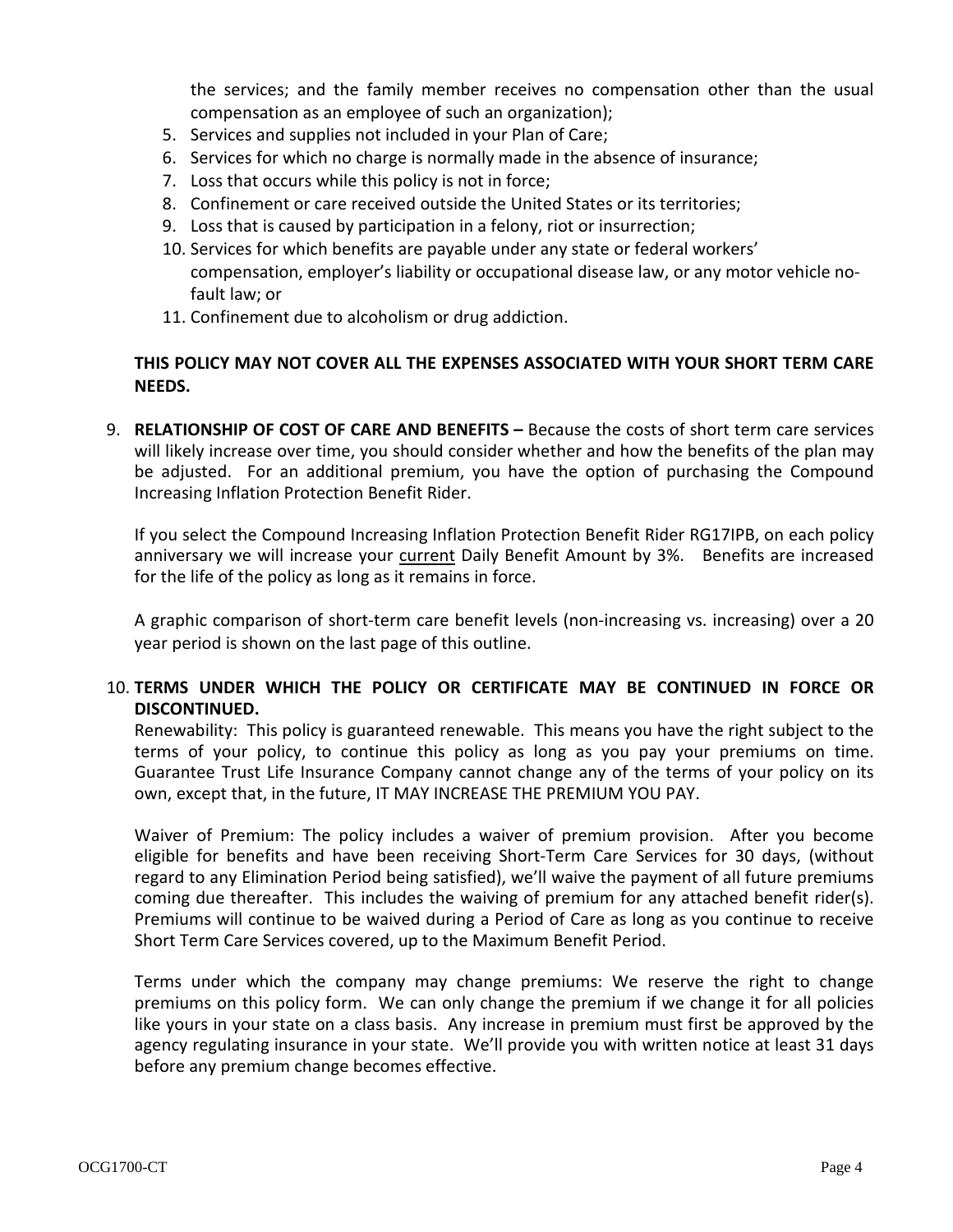11. **ALZHEIMER'S DISEASE AND OTHER ORGANIC BRAIN DISORDERS:** This policy does cover loss due to Alzheimer's disease, Parkinson's disease, senile dementia, and other nervous or mental disorders of organic origin.

### 12. **PREMIUM**

|                                                         | <b>ANNUAL PREMIUM</b> |
|---------------------------------------------------------|-----------------------|
| <b>BASIC COVERAGE:</b>                                  |                       |
| Compound Increasing Inflation Protection Benefit Rider: |                       |
| Annual Policy Fee:                                      | 25.00<br>Ŝ.           |
| TOTAL ANNUAL PREMIUM:                                   |                       |

## 13. **ADDITIONAL FEATURES:**

- A. Medical Underwriting Medical underwriting is used for this policy. Your eligibility for coverage is based on the answers to the medical questions on the policy application completed by you and any additional information that may be needed to complete our evaluation of your application.
- B. Unintentional Lapse Protection You have the right to name an individual to receive notification when your policy will lapse due to non-payment of premium.
- **C. Free Counseling Is Available Through The State Health Insurance Assistance Program called CHOICES at 1-800-994-9422.**